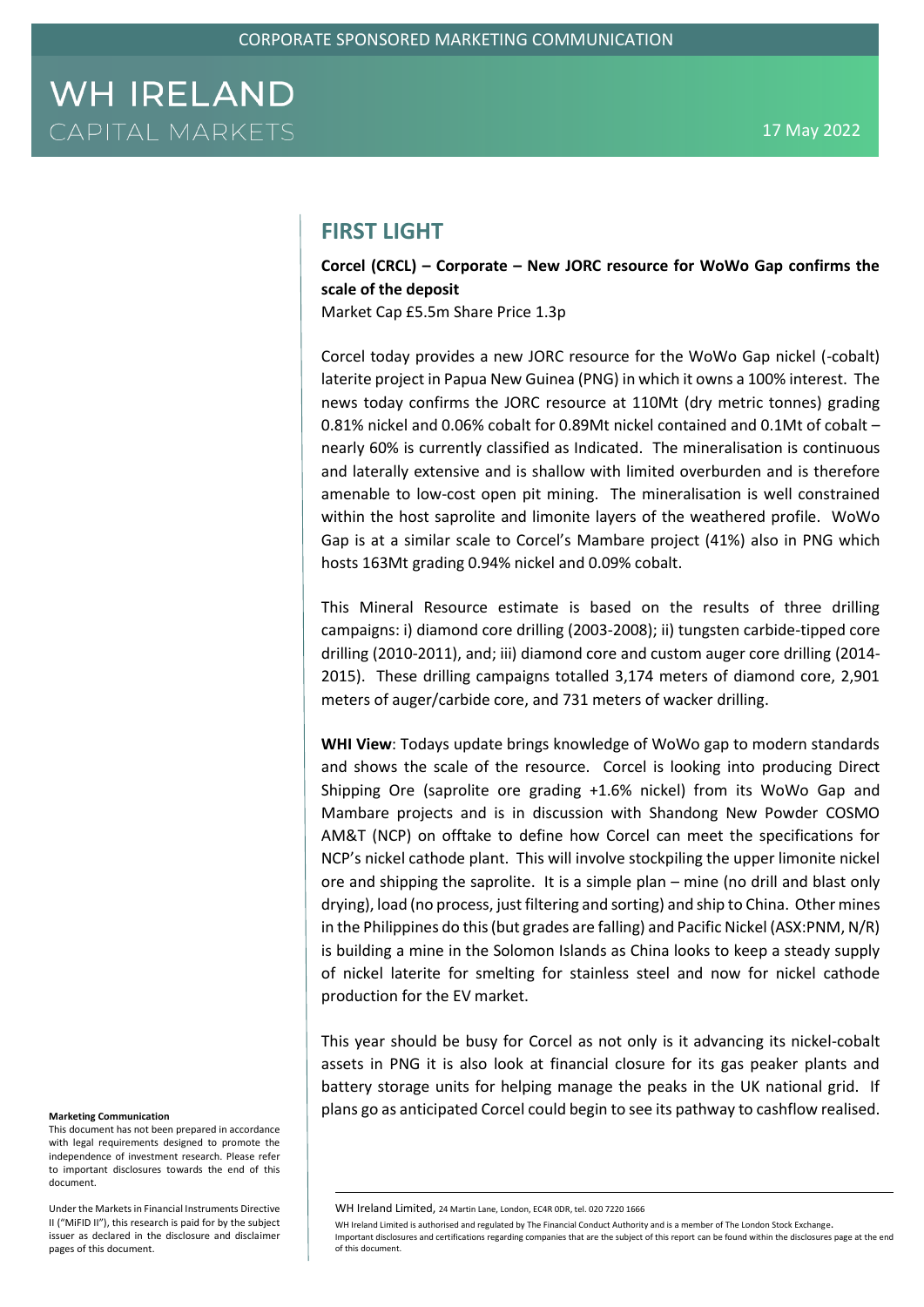17 May 2022

Paul Smith Analyst [paul.smith@whirelandcm.com](mailto:paul.smith@whirelandcm.com) 0113 394 6609

David Seers Analyst [david.seers@whirelandcm.com](mailto:david.seers@whirelandcm.com) 0113 394 6610

WH Ireland Limited, 24 Martin Lane, London, EC4R 0DR, tel. 020 7220 1666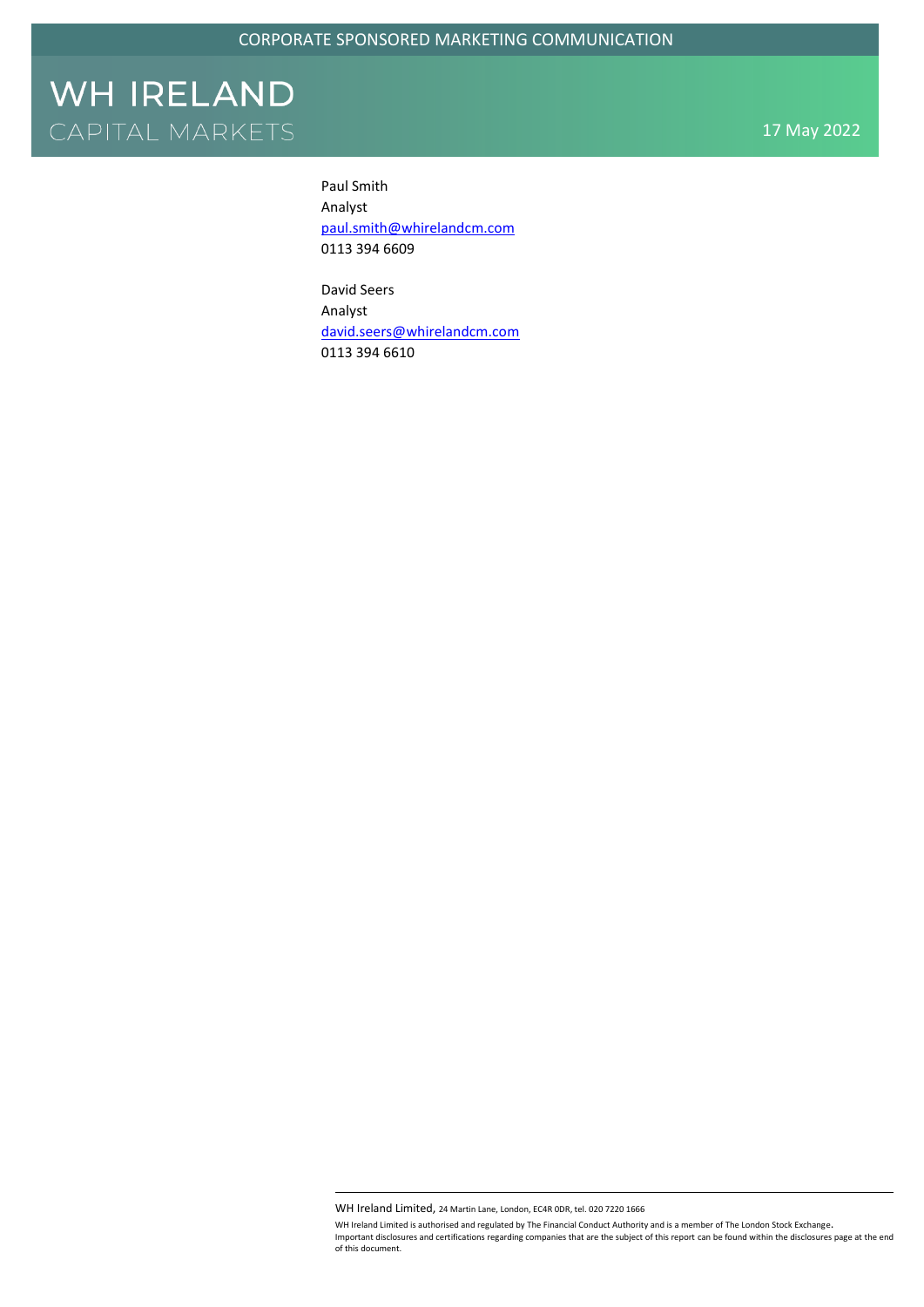### **Contacts**

| Research                                          |            |               |                                  |
|---------------------------------------------------|------------|---------------|----------------------------------|
| John Cummins                                      |            | 020 7220 1755 | john.cummins@whirelandcm.com     |
| <b>Matthew Davis</b>                              |            | 0113 394 6620 | matthew.davis@whirelandcm.com    |
| <b>Brendan Long</b>                               | Oil & Gas  | 020 7220 1694 | brendan.long@whirelandcm.com     |
| Paul Smith                                        | Mining     | 0113 394 6609 | paul.smith@whirelandcm.com       |
| David Seers                                       | Mining     | 0113 394 6610 | david.seers@whirelandcm.com      |
| Nick Spoliar                                      |            | 020 7220 1761 | nick.spoliar@whirelandcm.com     |
| <b>Jason Streets</b>                              |            | 020 7220 1693 | jason.streets@whirelandcm.com    |
| Emma Ulker                                        | Healthcare | 020 7398 1141 | emma.ulker@whirelandcm.com       |
| Susanna Virtanen                                  |            | 020 7220 1674 | susanna.virtanen@whirelandcm.com |
| Charlie Cullen                                    |            | 020 7220 1678 | charlie.cullen@whirelandcm.com   |
|                                                   |            |               |                                  |
| <b>Sales &amp; Trading</b>                        |            |               |                                  |
| <b>Harry Ansell</b>                               |            | 020 7220 1670 | harry.ansell@whirelandcm.com     |
| Dan Bristowe                                      |            | 020 7220 1648 | daniel.bristowe@whirelandcm.com  |
| Tara Browne                                       |            | 020 7398 1198 | tara.browne@whirelandcm.com      |
| Melvyn Brown                                      |            | 020 7220 1688 | melvyn.brown@whirelandcm.com     |
| Stephen Frohlich                                  |            | 020 7220 0492 | stephen.frohlich@whirelandcm.com |
| <b>Beverley Gibbons</b>                           |            | 020 7220 0479 | beverley.gibbons@whirelandcm.com |
|                                                   |            |               |                                  |
| <b>Corporate Broking &amp; Investor Relations</b> |            |               |                                  |
| Fraser Marshall                                   |            | 020 7220 0484 | fraser.marshall@whirelandplc.com |
| George Krokos                                     |            | 020 7398 1106 | george.krokos@whirelandcm.com    |
| <b>Hayley Mullens</b>                             |            | 020 7220 1695 | hayley.mullens@whirelandcm.com   |
| Aimee McCusker                                    |            | 020 7398 1136 | aimee.mccusker@whirelandcm.com   |

Martyna Kandrataviciute 020 7398 1134 martyna.kandrataviciute@whirelandcm.com

WH Ireland Limited, 24 Martin Lane, London, EC4R 0DR, tel. 020 7220 1666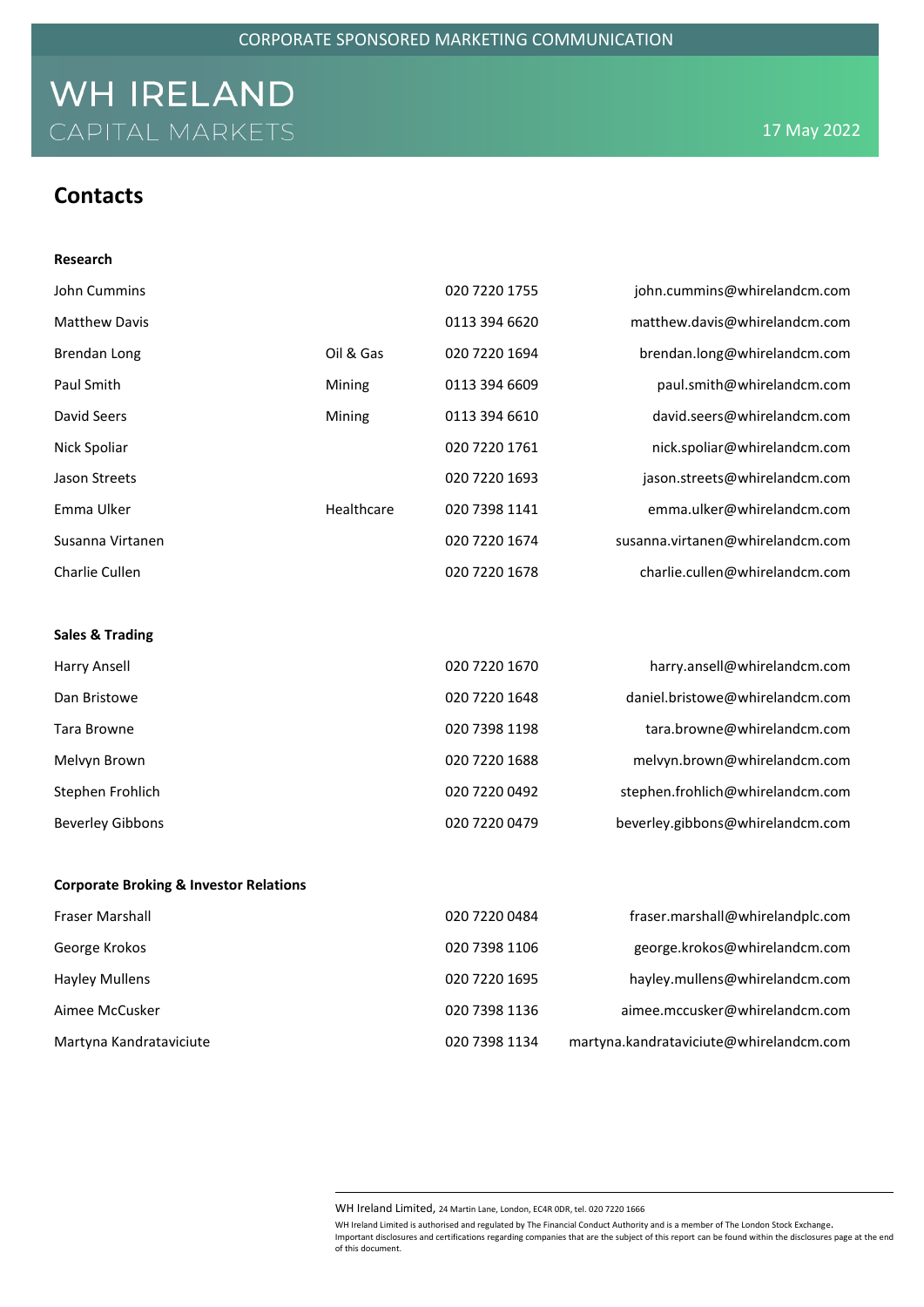#### **Marketing Communication**

This research report is disseminated by WH Ireland Limited ("WHI") which is authorised and regulated by the Financial Conduct Authority ("FCA") and is a member of the London Stock Exchange. This research report is intended for the sole use of the person for whom it is addressed and is not intended for private individuals or those classified as Retails Clients as defined by the Markets in Financial Instruments Directive 2004/39/EC ("MiFID").

#### **Non-independent research**

This research report is marketing communications and is produced in accordance with the FCA's Conduct of Business Sourcebook. It has not been prepared in accordance with legal requirements designed to promote the independence of investment research and it is not subject to any prohibition on dealing ahead of the dissemination of investment research. However, WHI is required by the FCA to have policies in place to identify and manage the conflicts of interest which may arise in the production and dissemination of this research report , such management of conflicts include a firm wide ban of PA dealings in any issuer under research coverage.

#### **Planned frequency of updates to recommendation**

WHI does not have a schedule for issuing research recommendations, they are issued whenever the research analyst and members of the research team alone deem it relevant, but usually in the event of significant development.

#### **Disclaimer**

This research report has been approved under part IV article 19 of The Financial Services and Markets Act 2000 (Financial Promotion) Order 2005 (the "FPO") by WHI for communication in the United Kingdom only to investment professionals as that term is defined in article 19(5) of the FPO. Its contents are not directed at, may not be suitable for and should not be relied on by anyone who is not an investment professional including retail clients. This research report is for distribution only as may be permitted by law. It is not directed to, or intended for distribution to or use by, any person or entity in any jurisdiction where doing so would be contrary to law or regulation or would subject WHI to any registration or licensing requirement within such jurisdiction. This research report is not an offer or a solicitation of an offer to buy or sell any financial instruments or to participate in any particular trading strategy. It does not constitute a personal recommendation and recipients must satisfy themselves that any dealing is appropriate in the light of their own understanding, appraisal of risk and reward, objectives, experience, and financial and operational resources.

The information herein is believed to be reliable and has been obtained from public sources believed to be reliable. WHI makes no representation or warranty, either express or implied, as to the accuracy or completeness of such information. Any opinions expressed in this research report may change without notice and may differ or be contrary to opinions expressed by other business areas of WHI. Any statements contained in this report attributed to a third party represent WHI's interpretation of the data, information and/or opinions provided by that third party either publicly or through a subscription service, and such use and interpretation have not been reviewed by the third party. Investments involve risks, and investors should exercise prudence and their own judgement in making their investment decisions. The financial instruments described in this research report may not be eligible for sale in all jurisdictions or to certain categories of investors. Options, derivative products and futures are not suitable for all investors, and trading in these instruments is considered risky. Foreign currency rates of exchange may adversely affect the value, price or income of any security or related instrument referred to in this research report. For investment advice, trade execution or other enquiries, clients should contact their local sales representative.

The value of any investment or income may go down as well as up, and investors may not get back the full amount invested. Past performance is not necessarily a guide to future performance. WHI accepts no fiduciary duties to the reader of this research report and in communicating it WHI is not acting in a fiduciary capacity. Neither WHI nor any of its directors, employees or agents accepts any liability for any loss (including investment loss) or damage arising out of the use of all or any of the Information.

As at the quarter ending 30 April 2022 the distribution of all our published recommendations is as follows:

| Recommendation        | <b>Total Stocks</b> | Percentage % | Corporate | Percentage % |
|-----------------------|---------------------|--------------|-----------|--------------|
| Corporate             | 63                  | 96.9         | 63        | 100.0        |
| Buy                   | $\overline{2}$      | 31           | 0         | 0.0          |
| Speculative Buy       | 0                   | 0.0          | 0         | 0.0          |
| Outperform            | 0                   | 0.0          | 0         | 0.0          |
| <b>Market Perform</b> | 0                   | 0.0          | 0         | 0.0          |
| Underperform          | 0                   | 0.0          | 0         | 0.0          |
| Sell                  | 0                   | 0.0          | 0         | 0.0          |
| Total                 | 65.0                | 100.0        | 63.0      | 100.0        |

WH Ireland Limited, 24 Martin Lane, London, EC4R 0DR, tel. 020 7220 1666